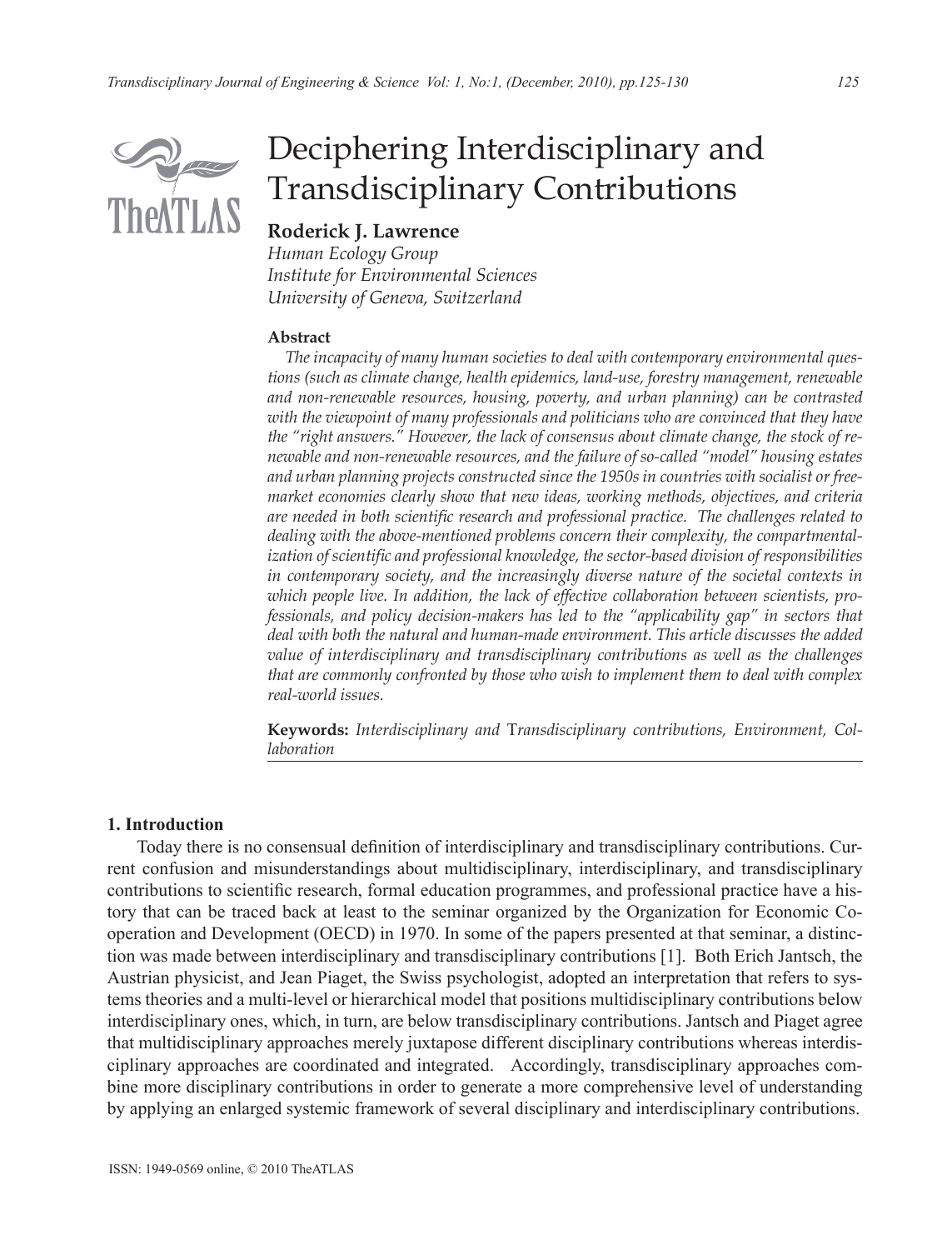Thirty years after the international seminar organized by the OECD, a consortium of Swiss academic and professional institutions organized an international conference in Zurich in 2000.

About 800 participants from 50 countries attended, and they were presented with different interpretations of interdisciplinary and transdisciplinary approaches compared to those of the 1970s [2]. In particular, transdisciplinary approaches were considered new forms of learning and problem solving that involve actors from both the scientific community and other sectors of civil society (non-governmental organizations, community associations, and the private sector) in order to tackle real-world problems. This interpretation is not the same as the enlarged application of disciplinary approaches that was proposed in the 1970s.

Some reasons for the shift in the interpretation of interdisciplinary and transdiciplinary approaches between 1970 and 2000 are grounded in the ability of scientific research to deal with tangible research questions that societies need to tackle. These include public health challenges, such as the obesity epidemic; impacts of global change, including the effects of desertification on natural and human-made ecosystems; and the consequences of the uses of different kinds of energy resources on local and global economies. Another concern has been related to the complexity of these real-world issues and the incapacity of any one discipline or profession to deal with them effectively. Gibbons et al. argued that the conventional modes of doing scientific research are insufficient and that joint problem solving among science, technology, and representatives of civic society are essential [3]. Hence, in contrast to other interpretations, the International Conference in Zurich provided an innovative framework for participatory research on a wide range of real-world problems rather than focusing only on academic research and the curricula of higher education programmes.

Today there is no shared definition of interdisciplinary and transdisciplinary contributions. Nonetheless, it is more widely accepted that transdisciplinary approaches are not synonymous with interdisciplinary ones. However, there is still no consensus concerning the differences between interdisciplinary and transdisciplinary contributions [4].

The relationship between researchers in different disciplines, especially in the human/social and the basic/natural sciences, is often considered to be a source of conflict. Yet, this need not be the case as Boyden and his colleagues showed more than 20 years ago in their applied human ecology research about Hong Kong [5]. Innovative contributions of this kind can lead to the development of new terminology, innovative concepts, and new knowledge. This is an important challenge for those who wish to apply interdisciplinary or transdisciplinary approaches to deal with complex environmental questions.

When dealing with complex subjects, such as core environmental questions, it is necessary to shift from mono-disciplinary to interdisciplinary and transdisciplinary concepts and methods. In order to be effective, this shift should be founded on a clarification of definitions, goals, and methods. In this paper, disciplinarity refers to the specialization and fragmentation of academic disciplines especially since the 19th century. Each discipline has its own concepts, definitions, and methodological protocols for the study of its precisely defined domain of competence. Multi-disciplinary refers to an additive research agenda in which each researcher remains within his or her discipline and applies its concepts and methods without necessarily sharing a common goal with other researchers. Interdisciplinary studies are those in which concerted action and integration are accepted by researchers in different disciplines as a means to achieve a shared goal that usually is a common subject of study. In contrast, transdisciplinary contributions incorporate a combination of concepts and knowledge not only used by academics and researchers but also other actors in civic society, including representatives of the private sector, public administrators, and the public. These contributions enable the cross-fertilisation of knowledge and experiences from diverse groups of people that can promote an enlarged vision of a subject, as well as new explanatory theories. Rather than being an end in itself, this kind of research is a way of achieving innovative goals, enriched understanding, and a synergy of new methods.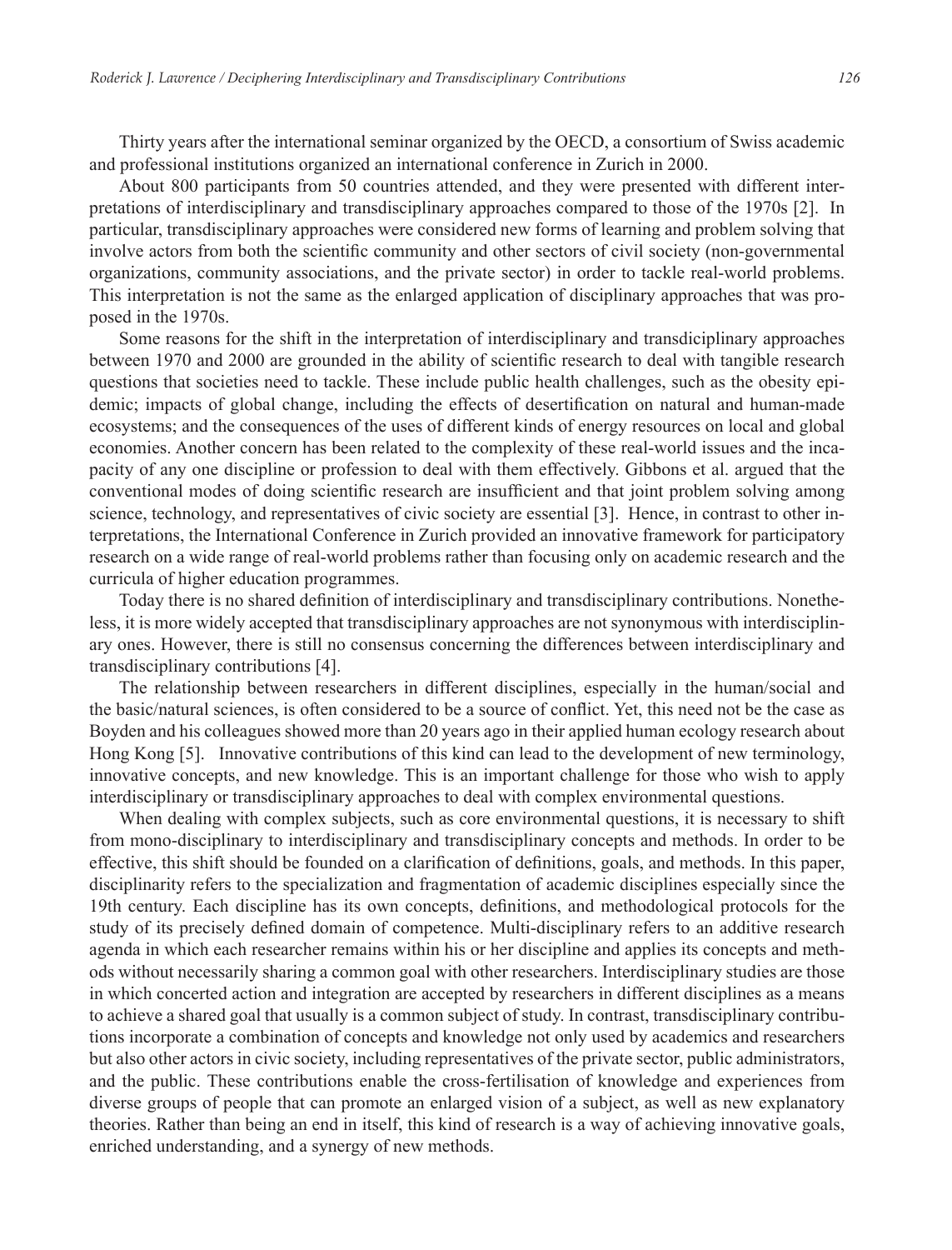Multidisciplinarity, interdisciplinarity, and transdisciplinarity are complementary rather than being mutually exclusive. Both interdisciplinary and transdisciplinary research and practice require a common conceptual framework and analytical methods based on shared terminology, mental images, and common goals. Without specialised disciplinary studies, there would be no in-depth knowledge and data. This paper will summarize the mainstream interpretations of interdisciplinary and transdisciplinary contributions and illustrate them with respect to recent publications in the field of environmental studies.

### *What is interdisciplinarity?*

It is generally accepted that interdisciplinary contributions involve the collaboration and cooperation of scientists from at least two disciplines who apply their disciplinary competence to work on common questions and the achievement of shared results. The core characteristic of interdisciplinary approaches is their goal to integrate concepts, methods, and principles from different disciplines.

#### *What is transdisciplinarity?*

Transdisciplinarity is an ambiguous term that has been interpreted in various ways. Balsiger noted that there is no complete history of this term or concept. Like interdisciplinarity, there seems to be no consensus about its meaning. This being said, several shared aims of transdisciplinarity can be identified by an analysis of recent publications.

First, transdisciplinarity admits and confronts complexity in science and it challenges knowledge fragmentation [8]. It deals with research problems and organizations that are defined from complex and heterogeneous domains such as global environmental change or public health challenges [9]. As well as complexity and heterogeneity, this mode of knowledge production is also characterized by its hybrid nature, non-linearity, and reflexivity, transcending any academic disciplinary structure [10].

Second, transdisciplinary research accepts local contexts and uncertainty. It is a context-specific negotiation of knowledge [11]. Third, transdisciplinarity implies intercommunicative action. Transdisciplinary knowledge is the result of inter-subjectivity [12]. It is a research process that includes the practical reasoning of individuals with the constraining and complex nature of social, organizational, and material contexts. For this reason, transdisciplinary research and practice require close and continuous collaboration during all phases of a research project or the implementation of a project.

Fourth, transdisciplinary research is often action-oriented. It entails making linkages not only across disciplinary boundaries but also between theoretical development and professional practice [13]. Transdisciplinary contributions frequently deal with real-world topics and generate knowledge that not only address societal problems but also contribute to their solution [14]. One of its aims is to understand the actual world and to bridge the gap between knowledge derived from research and decision-making processes in democratic societies. However, transdisciplinary research should not be restricted to applied knowledge [15]. This common interpretation is too restrictive because there is no inherent reason why theoretical development - especially the analytical description and interpretation of complex environmental questions - cannot be achieved by transdisciplinarity. This is a basic necessity if advances are to be made in research and practice about real-world issues.

### **2. Understanding Multidisciplinary, Interdisciplinary, and Transdisciplinary Contributions**

Although interdisciplinarity and transdisciplinarity have been used interchangeably by some authors, the difference between multidisciplinary, interdisciplinary, and transdisciplinary contributions will now be summarized.

Bruce et al. stated that in multidisciplinary research, each discipline works in a self-contained manner and that in interdisciplinary research, an issue is approached from a range of disciplinary perspectives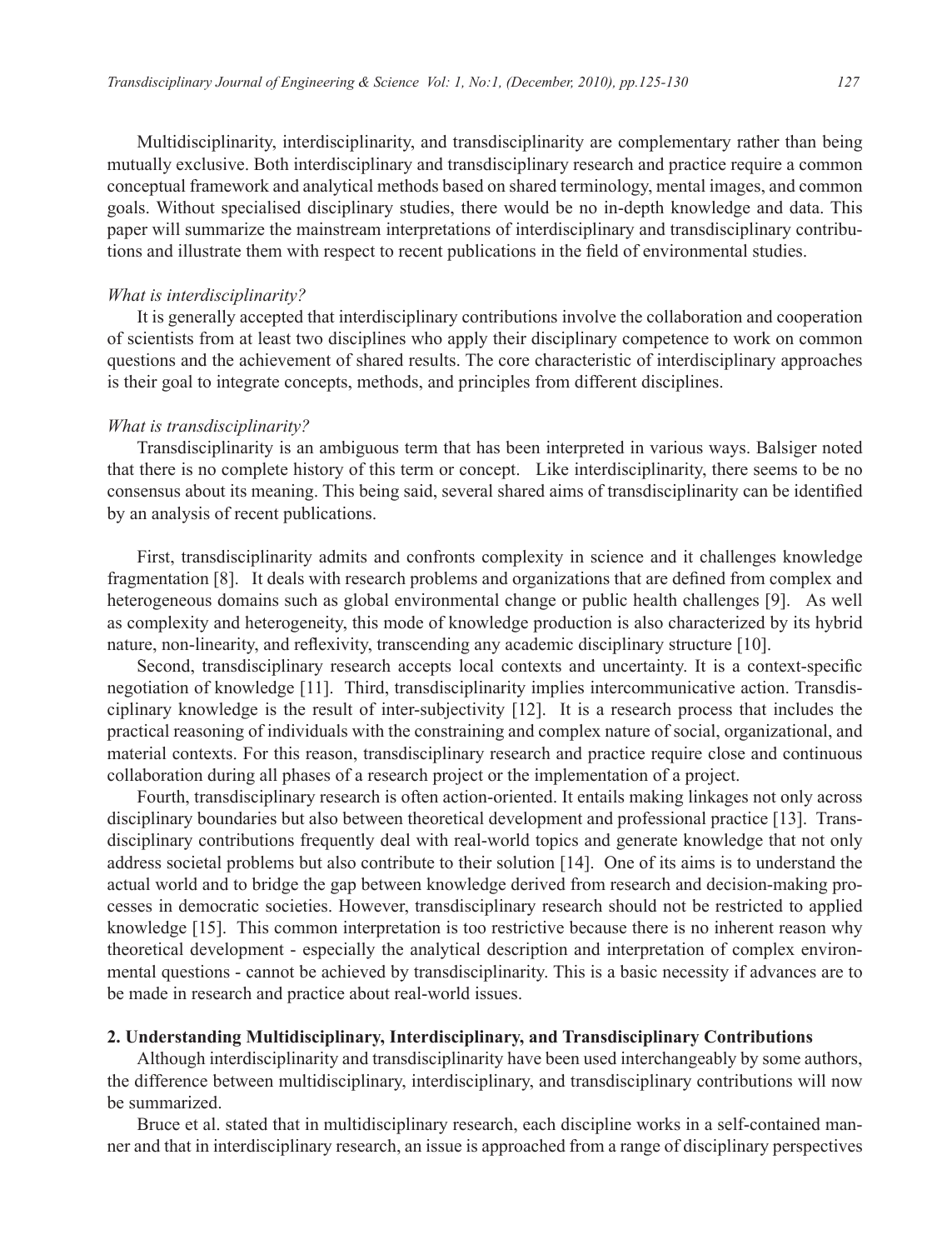integrated to provide a systemic outcome [16]. In transdisciplinary research, however, they affirm that the focus is on the organization of knowledge around complex heterogeneous domains rather than the disciplines and subjects into which knowledge is commonly organized.

Some authors remind us that the word interdisciplinary has been used consistently to denote scientific research that involves a number of disciplines [17]. In contrast, the word transdisciplinary has not been restricted to scientific research. It has been used since the 1970s in debates about teaching that were launched by the famous Swiss psychologist Jean Piaget, as well as in the practice of architecture, urban design, and land-use planning that involves stakeholders in decision-making processes.

Ramadier argued that transdisciplinarity should not simplify reality by only dealing with parts of it that are compatible at the crossing of multiple disciplinary perspectives, as is often the case with interdisciplinary research [18]. He introduced the argument that transdisciplinarity is at once between disciplines, across disciplines, and beyond any discipline, thus combining and going beyond all the processes of multidisciplinarity and interdisciplinarity. He stressed that transdisciplinary approaches can only be effective if there is a significant shift in disciplinary thinking. He argued this would involve a shift from disciplinary divisions (which search for the unity of knowledge) to collaborative deconstruction (which seeks coherence).

Ramadier illustrates these approaches by the study of people-environment relations in urban areas. He considers the contributions of scholars in anthropology, architecture, history, human geography, urban sociology, and psychology. Each of these disciplinary contributions includes concepts and methods that are applied to study people in precise situations, usually only at one point in time. He then discusses how disciplinary interpretations of the legibility of urban space have not provided innovative knowledge. In contrast, he notes that transdisciplinary contributions by some environmental psychologists have led to the formulation and validation of innovative concepts, such as place identity. Since the 1970s, the concept of place-identity has provided important contributions to the field of architecture, human geography, psychology, and sociology by showing the influence of the physical environment on identity and self-perception.

Després, Brais, and Avellan describe the context, theoretical framework, methodology, and results of a collaborative urban planning project to redefine the future of suburban neighborhoods built between 1950 and 1975 on the outskirts of Quebec City in Canada [19]. The authors stress that transdisciplinarity and intersubjectivity explicitly form the theoretical and methodological foundations of their work. They adopt a framework stemming from the theory of communicative action by the German philosopher Jürgen Habermas. The authors share Habermas' conviction that scientific knowledge is not the only type of rational knowledge and that instrumental, ethical, and aesthetic knowledge should be integrated to form a holistic science [20]. They endorse Habermas' position that rational knowledge is not only defined by what is known but also by how it is communicated. Dialogue processes, mediation, negotiation, and consensus building are means for the development of mutual understanding and intersubjectivity that, in turn, produce a fifth type of hybrid knowledge.

Després and her colleagues applied this theoretical framework and developed a methodology that combines scientific analysis, action research, and participatory design processes. The successive phases of their work involve a diagnostic of the demographic, environmental, physical, and social characteristics of suburban environments; the definition of objectives and criteria for the revitalization of specific suburbs; and the development of an architectural and urban design project for the redevelopment of these suburbs using an 18-month participatory process with stakeholders and representatives of the local population.

Transdisciplinary contributions of this kind enable the cross-fertilisation of ideas and knowledge from different contributors that promotes an enlarged vision of a subject, as well as new explanatory theories. Innovative contributions require not only logical reasoning but also imaginative thinking [21].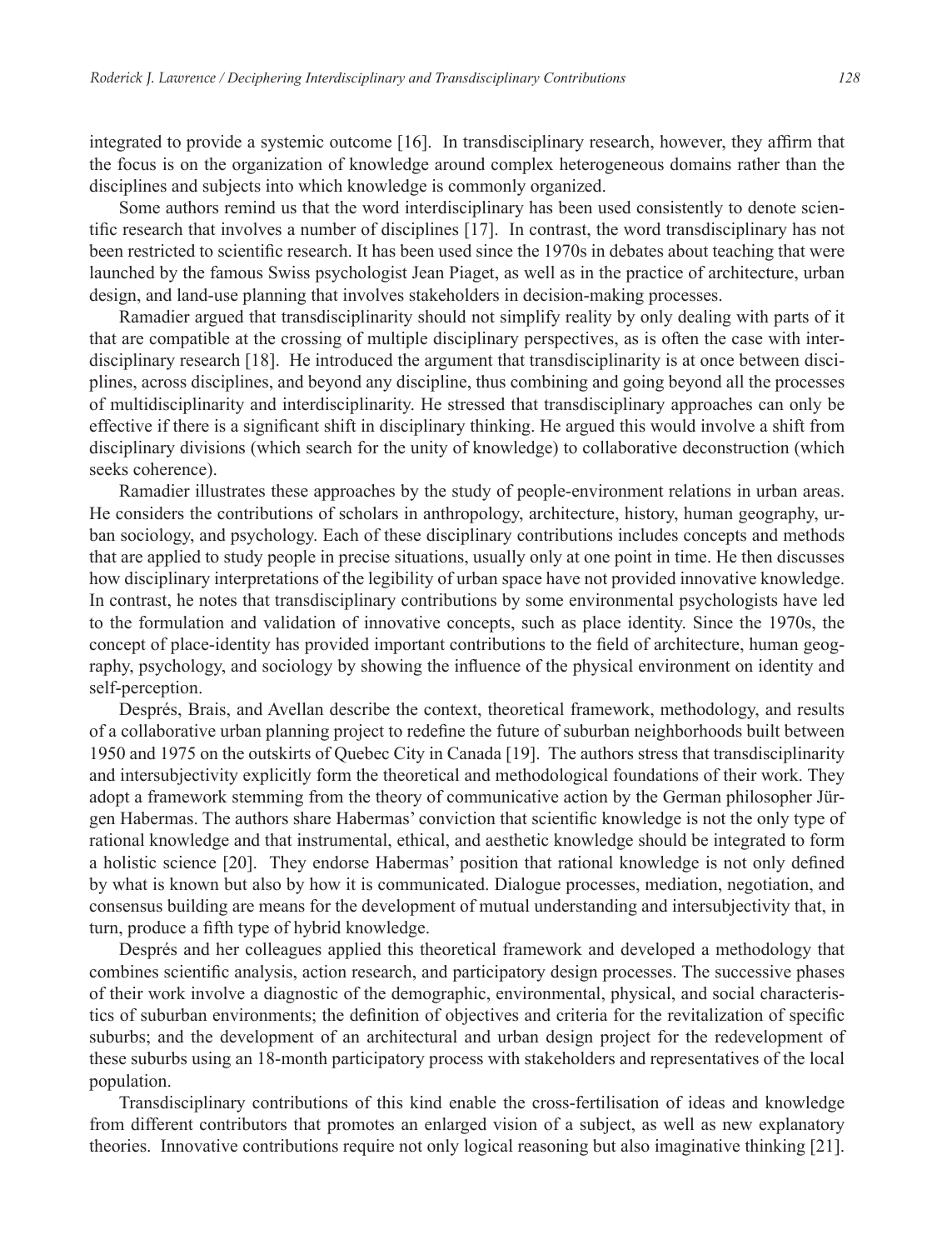Transdisciplinarity is a way of achieving innovative goals, enriched understanding, and a synergy of new methods.

Several recent contributions propose that the difference between interdisciplinary and transdisciplinary contributions stems from the latin prefix "trans," which denotes transgressing the boundaries defined by traditional disciplinary modes of inquiry. They make a distinction between the research group, which will always remain interdisciplinary by the very nature of disciplinary education and inquiry in general, which, if transdisciplinary, implies that the final knowledge is more than the sum of its disciplinary components. Lawrence compares interdisciplinary approaches to a mixing of disciplines while transdisciplinary ones would have more to do with a fusion of disciplinary and other kinds of knowledge [22]. This interpretation means that transdisciplinarity is not an automated process that stems from the bringing together of people from different disciplines or professions. In addition, it requires an ingredient that some have called transcendence [23]. This implies the giving up of sovereignty over knowledge, the generation of new insight and knowledge by collaboration, and the capacity to consider the know-how of professionals and lay-people.

Wiesmann and his colleagues summarize the dominant interpretation of transdisciplinarity in German-speaking countries of Europe as "research that includes cooperation within the scientific community and a debate between research and the society at large. Transdisciplinary research therefore transgresses boundaries between scientific disciplines and between science and other societal fields and includes deliberation about facts, practices and values" [24].

This paper shows that the debate about the "correct" definition of interdisciplinary and transdisciplinary research has been a continuous one since the 1970s. Here it is important to emphasize that multidisciplinarity, interdisciplinarity, and transdisciplinarity approaches are better treated as complementary rather than being mutually exclusive. It is important to stress this complementarity because the interrelations between these approaches ought to be more systematic than they have been in recent years.

## **3. Conclusion**

There is an urgent need for innovative approaches in many situations, such as the blatant failure of the wealthiest countries of the world to deal with a wide range of challenges. For example, the necessity of addressing environmental concerns has not been recognized by all actors and institutions in developed and so-called developing countries as being essential for sustaining human living conditions on earth. Many governments in these countries have not realized the urgency of mitigating the consequences of their ways of life by the implementation of innovative policies. This inertia has some of its origins in the lack of interdisciplinary and transdisciplinary contributions. Most scientific contributions on this subject are completed by the bio-physical environmental sciences in order to understand the changes and impacts in the bio-physical environment. Nevertheless, analyses of the behaviour and organization of human societies are also needed to address the situation with political tools. Therefore, at the very least, multidisciplinarity is required to address this complex issue in its globality. However, the different epistemologies of each discipline and science (in both the natural and human sciences) raise difficulties for collaboration, preventing strong interdisciplinarity, especially when treated within traditional disciplinary scientific methodological frameworks. The practical solution will lie in the capacity of teams of researchers and representatives of civil society to join their research objectives by building dialogue. However, even as many researchers and practitioners no longer question the need for interdisciplinary contributions, transdisciplinary approaches are still not yet commonly applied in order to address core environmental questions.